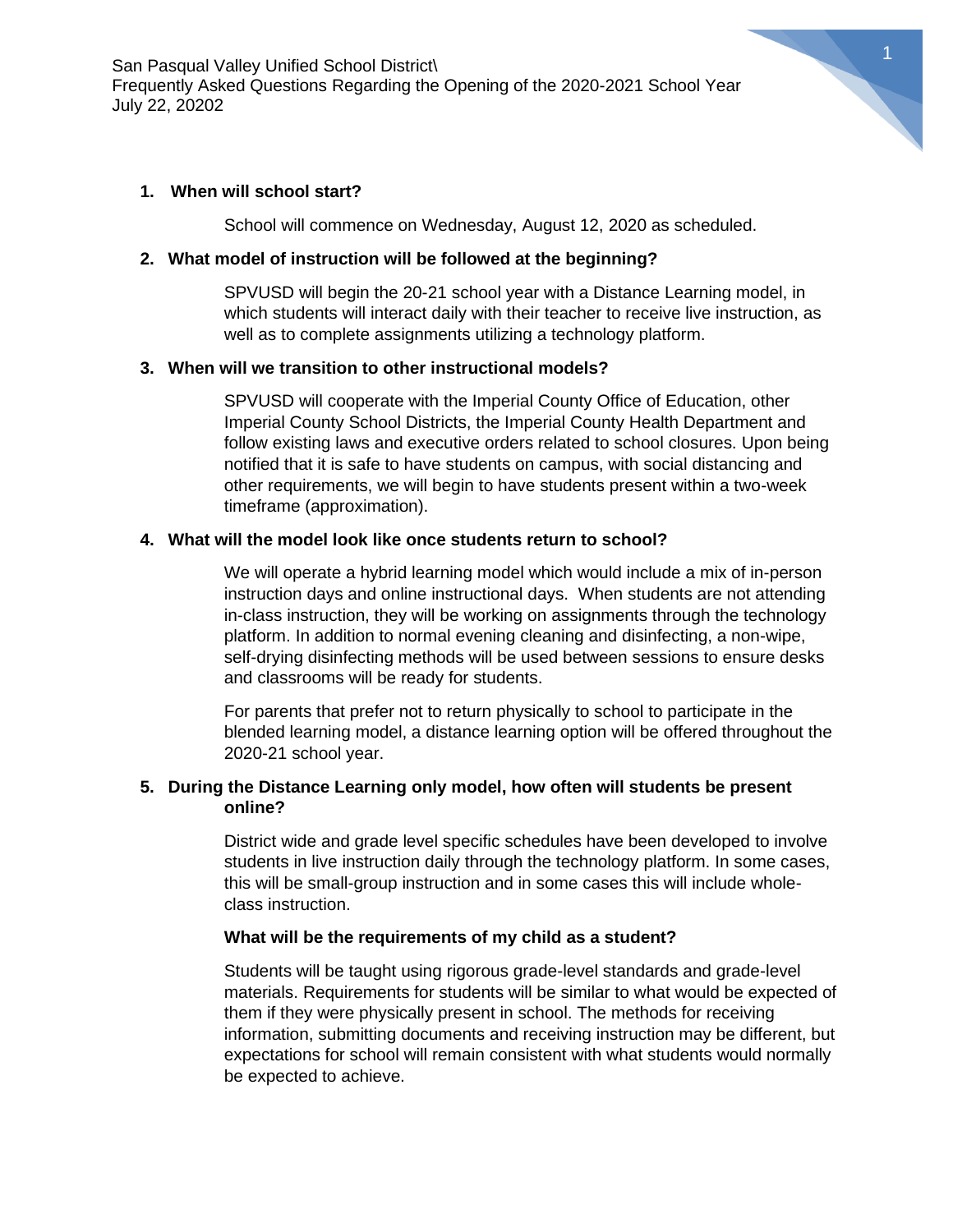San Pasqual Valley Unified School District\ Frequently Asked Questions Regarding the Opening of the 2020-2021 School Year July 22, 20202

## **6. Will attendance be taken?**

Attendance will be taken daily. Student presence will be required; however, attendance will take place in various formats to include attending live instructional sessions, as well as engaging in online assignment completion. If your child will not engage in online sessions and assignment completion on a given day absences should be reported to the school office.

### **7. Will students with disabilities receive additional support?**

Instruction for students with disabilities will be enhanced with additional support compared to what was provided in the spring to include the technology platform for live instruction. Special Education Teachers will follow their respective students' IEPs.

# **8. Will English learners receive additional support?**

Instruction for English language learners will be enhanced as they were in the spring to include the technology platform for live instruction. English learners will receive designated and integrated ELD in addition to extended-day opportunities.

## **9. Will meal service be provided?**

- a. Meal service will resume on August 12, 2020. It will be drive through and will only be available to those students registered at San Pasqual. The USDA does not allow us to offer meals to children not registered at San Pasqual during the school year.
- b. Breakfast will be served daily from 7:30 am to 9:00 am.
- c. Lunch will be served daily from 11:00 am to 1:00 pm.
- d. You will be asked for your child's name and grade when picking up lunches.
- e. Your children do not need to be with you

### **10. How will the schools be sanitized?**

.

SPVUSD will follow a daily schedule for sanitizing all classrooms, restrooms and common use areas once staff and students return. In addition to normal evening cleaning and disinfecting, a non-wipe, self-drying disinfecting method will be used between sessions to ensure all desks and classrooms are disinfected.

### **11. What should our household do if we do not have internet service?**

Complete the green form included in the letter or via this link: <https://forms.gle/EkSACCe7xdFNQRvo6>